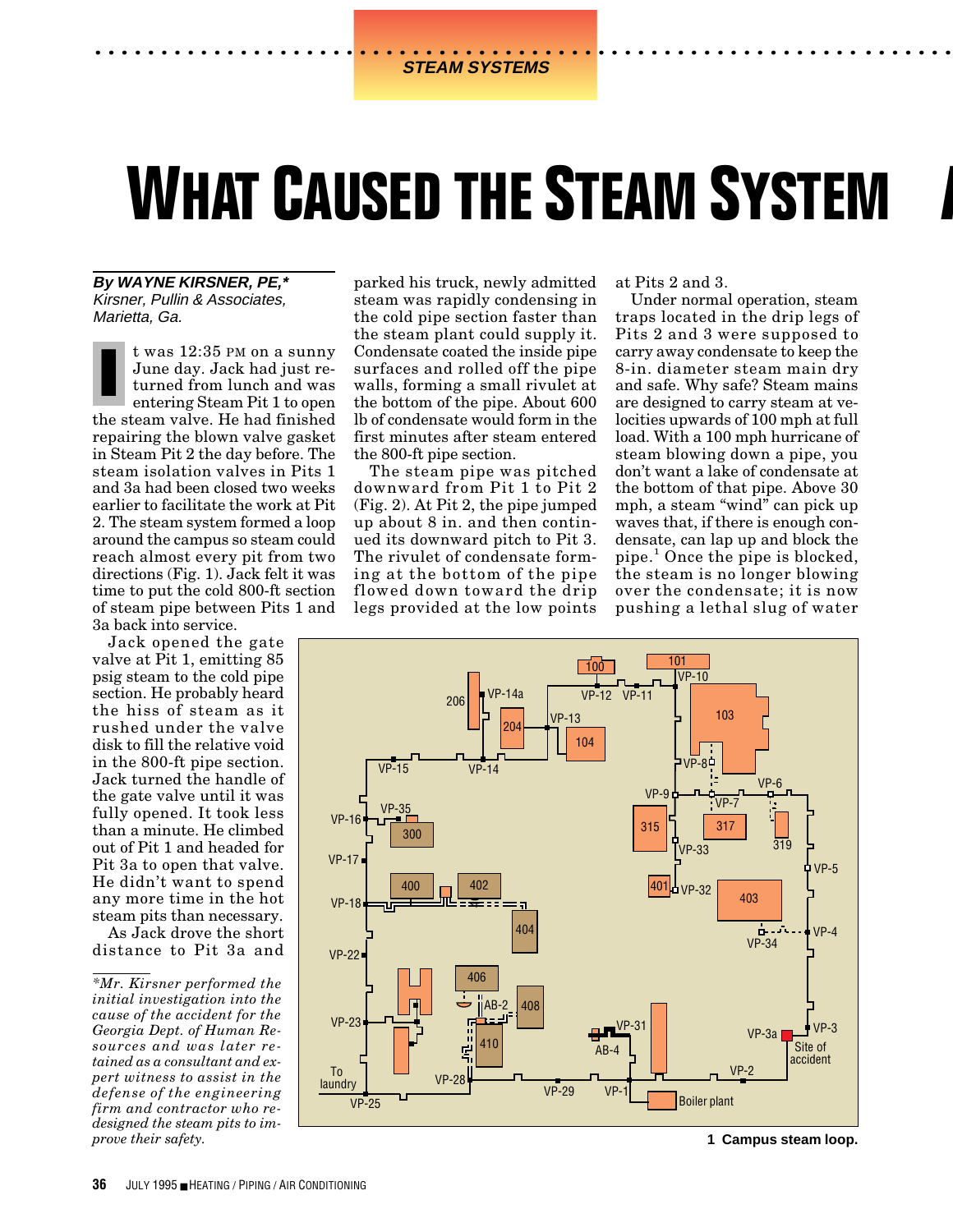An investigation into the factors contributing to a rare and little understood class of steam system accident that likely will kill again

**. .................................................................**

# **M ACCIDENT THAT KILLED JACK SMITH?**

down the pipe with the same differential pressure that motivates the steam at high velocity. The pressure will attempt to accelerate the slug to approach the flow velocity of the steam—55 mph is achievable with 85 psid.

A slug of water just 8 in. long in an 8-in. diameter pipe weighs as much as a bowling ball. Steam piping systems and their supports are not designed to withstand the impact of 55-mph bowling balls striking their elbows, valves, and fittings. Removal of condensate in steam systems is paramount to their safe operation.

There were no operable steam traps, however, removing condensate from the 800-ft section of pipe between Pits 1 and 3a that day when Jack opened the steam valve at Pit 1. This was partly by accident and partly by design. The trap located in Pit 3a was on the downstream side of the closed gate valve in Pit 3a. Thus, the trap was isolated from the cold pipe section. The design engineers had anticipated the problem of condensate pooling against the isolation valve when it was closed, however, and provided a 1-in. diameter "blowoff" pipe with a ball valve shutoff immediately upstream of the valve. Its function was to purge condensate that puddled upstream of the valve at startup. Unfortunately, the 1-in. ball valve was closed.

As for the steam trap in Pit 2, it was nonfunctional. Its discharge line had been disconnected years



**2 Gradient profile of steam main between Pits 1 and 4.**



**3 Volume of condensate puddle at Pit 2.**

ago when the building containing the condensate receiver to which it had discharged had been torn down. The fact that the trap discharge had nowhere to go had apparently slipped through the crack at the time of the building demolition and had never been noticed in subsequent years.

Pit 2 allowed condensate to back up in the steam main and form a resident puddle starting at Pit 2 and extending upstream (Fig. 3). During periods of low steam flow, as in summer, we surmise that the puddle would build almost to block the 8-in. diameter pipe at the rise at Pit 2. Only enough space between the puddle's sur-

The lack of an operable trap at

<sup>1</sup> *Wallace and Dobbson predict a gas velocity of less than 30 mph is sufficient to initiate slugging behavior in an 8-in. pipe ("Onset of Slugging in Horizontal Stratified Air-Water Flow,"* Int. J. Multiphase Flow*, Vol. 1, 1973, pp. 173-193).*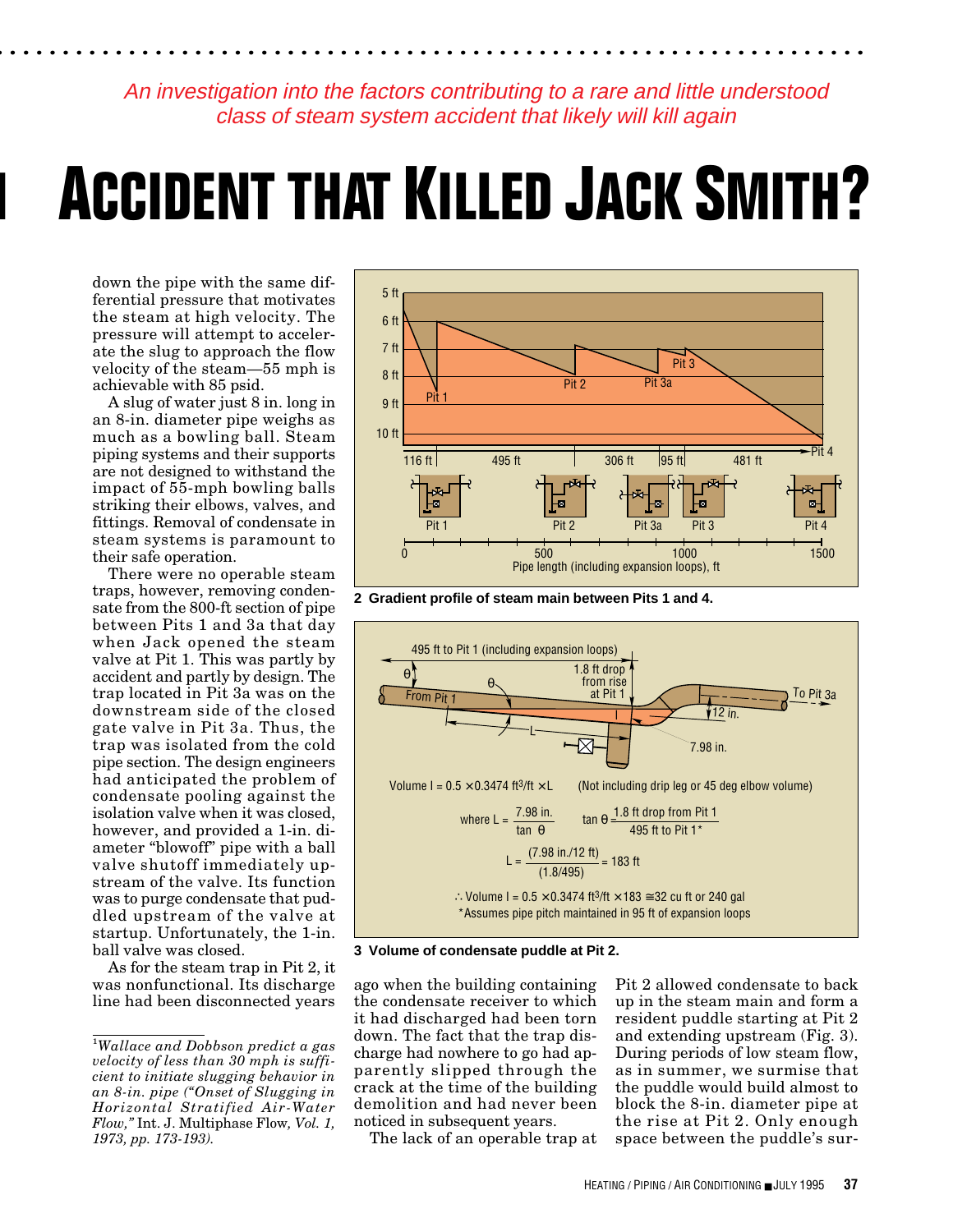# **Steam system accident**

face and the top of the pipe would remain for what little steam was needed by downstream buildings to blow by. While this puddle posed a continual threat of water hammer, if steam flow was lazy enough (as it apparently had been in that section of pipe), the threat would never turn to action. The puddle would just sit there burping over condensate when too much accumulated. At its maximum capacity where it would just block the pipe, the puddle could hold 1900 lb of water stretching for 183 ft up the 8-in. pipe from Pit 2 toward Pit 1. (The prediction of the existence of the puddle was verified some months after the accident when, during the course of maintenance at Pit 2, a large quantity of water was drained from the drip leg.)

The puddle of condensate upstream of Pit 2 was probably sitting there when Jack opened the steam valve at Pit 1. Opening the valve permitted a rush of steam to blow down the pipe section from Pit 1 over the puddle at Pit 2 toward the closed valve at Pit 3a. The initial shock of 85 psig steam rushing into the pipe probably blew a substantial portion of the puddle over the hump at Pit 2 and down toward Pit 3a.

Did this create a water hammer at Pit 3a? I don't think so. If a slug formed that did fill the entire pipe and was moving down the pipe toward the closed isolation valve in Pit 3a, it would compress the air still residing in the pipe as it sped toward the dead end. This compressed air piling up in front of the slug would act as a shock absorber to cushion the blow of the slug as it approached the closed valve at Pit 3a. Thus, if there was an initial water hammer incident caused by retained condensate at Pit 2 being swept toward Pit 3a, I believe it was a mild one. Probably the primary result of the inrushing steam on the puddle posted at Pit 2 was to push a portion of it to Pit 3a where the cold residual condensate came to rest



**Note the broken gusset.**

against the valve disk at Pit 3a.

It took Jack about a minute to reach Pit 3a; he drove the 800 ft. Jack climbed down the ladder at Pit 3a. We surmise that he did not notice condensate or steam shooting out of the downturned 1-in. blowoff pipe that emptied into the grass above Pit 3a because the 1 in. ball valve in the line was not open. Had he opened it, the cold residual condensate from the puddle at Pit 2, which was now residing upstream of the 8-in. gate valve in Pit 3a, would have been shooting out of the 1-in. line with great force. After the water was emptied, hot flashing condensate and steam would have blown out the pipe. Jack and other passersby could hardly have failed to notice the steam plume and hear the discharge of water, steam, and air rushing out of the pipe.2 Interviews revealed that no one noticed a steam plume.

Once in the pit, Jack positioned himself behind the 8-in. gate valve so he could turn the handle to open it. The valve was a 125 lb Class, cast-iron, outside screw

**5 Pit 3a 8-in. cast-iron gate valve. Note the crack extending around circumference of flange neck.**

and yoke valve requiring 14 turns to open it fully. It had been about 3 min since Jack had opened the valve at Pit 1.

It was probably hard to turn the valve handle. The pressures on the two sides of the valve had not equalized yet, and the differential pressure would be pressing the valve disk hard against its seat. Jack must have tugged hard. It took a half turn for the disk to begin to lift off the valve seat. Jack turned the handle two more revolutions. He probably realized as soon as the disk cleared the seat that there was trouble. He probably heard the metallic "clang" and then a roar as steam on one side of the valve met cold condensate on the other side and violently collapsed, shaking the pipe and valve with up to 1000 psi of "implosive" pressure. He may have even hurriedly tried to open the 1 in. diameter blowoff valve at this

<sup>2</sup> *If there was no water upstream of the Pit 3a valve and only air was rushing out, I calculate the air volume of the 800-ft 8-in. diameter pipe section could exit the system in about 40 sec. After air, steam and condensate would be discharged.*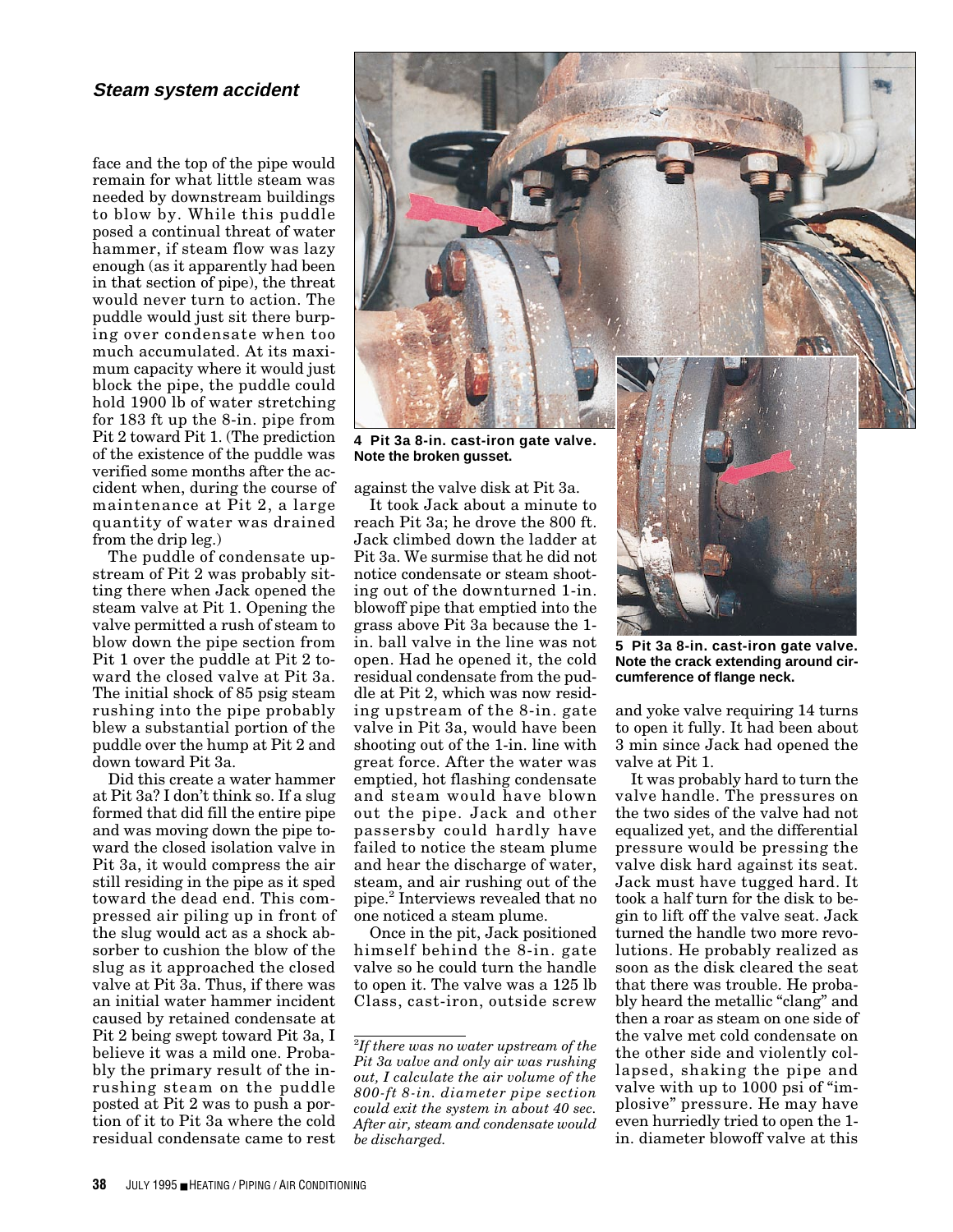point, realizing that there was still condensate in the 8-in. diameter line.<sup>3</sup> But it was too late.

The valve pit exploded as if struck by thunder. The valve Jack was opening ruptured, spewing steam and hot condensate in all directions. Jack could not escape the 300+ F steam and flashing condensate spewing out into the pit through large fissures opened up in the body of the valve. Jack died in the pit. His body was found wedged under the broken gate valve beneath 21/2 ft of hot condensate that eventually emptied into the pit.

### **The initial theory**

It was not immediately clear what caused the accident. The first theory espoused by the consulting engineers hired to analyze the cause of the accident was that a slug of condensate crashed into the Pit 3a valve from the direction of Pit 2 and the steam plant. The motive force for the slug was the differential between the pressure at the plant and the reduced steam pressure on the other side of the gate valve at Pit 3a after it was opened. Recall from Fig. 1 that the steam system is a loop. The steam on the other side of Pit 3a had to travel approximately 6300 ft around the entire loop to reach the back side of Pit 3a. It was postulated that the flowing friction would have reduced the steam pressure sufficiently by the time the steam got to the back side of Pit 3a to create the pressure differential. The slug of condensate that hit the valve was presumed to have come from the rapidly forming condensate in the 800-ft section of cold pipe that was being returned to service.

# **The physical evidence**

The engineers felt that the physical evidence supported their theory. Fig. 4 shows the valve and pit after the accident. The gusset

connecting the outlet flange of the valve to the steam pipe heading toward Pits 3 and 4 (downstream of Pit 3a from the steam plant) is broken, and a crack extends around the front of the valve up through the valve body bonnet flange. Fig. 5 shows that the crack adjacent to the downstream outlet flange extends around the entire neck of the valve body connected to the flange. In fact, when the valve was removed from its connecting piping, the entire flange fell off, carrying with it a large chunk of the upper valve body at the gusset. The upstream side of the valve (toward Pit 2 and the steam plant) sustained a crack on the back side of the valve body (Fig. 6), but in general, the upstream side of the valve was not as severely damaged as the downstream side.

What does the physical evidence tell you? Does it support the theory that a slug of condensate struck the valve disk from the upstream side—*i.e.*, from the direction of Pit 2 and the steam plant as the consulting engineers postulated? If so, the slug would have struck the disk inside the valve head-on, which would have transferred the impact to the internal valve guides inside the valve body (Fig. 7). This would have put the downstream half of the valve body in compression and the upstream half in tension, tending to split the valve in half



**6 Back side of valve at Pit 3a.**

down the middle.

Cast iron is roughly three times as strong in compression as it is in tension. If the impact had come from the upstream side, we would expect most of the damage to be on this side of the valve since it would have been placed in tension. Instead, the damage is concentrated on the downstream side of the valve, where the gusset was broken and the flange neck completely separated



**7 Pit 3a after the accident. To the right are Pit 2 and the steam plant; toward the top are Pits 3 and 4.**

from the valve body.

It is evident then, from the orientation of the damage, that the slug that struck the valve did not come from the upstream side of the valve but from the "back side" of the steam system loop.

Take a look at how the drip leg in Pit 3a is supported in Fig. 7. The drip leg actually is the termination of a downturned elbow in the pipe coming from Pit 3. Of course, the original design engineers planned on steam and condensate "going to" Pit 3 from Pit 3a. This is the normal direction of steam flow from the steam plant out into the system. Steam or condensate was not supposed to flow from Pit 3 back to 3a. The elbow and drip leg are supported "officially" from an anchor in the pit wall at the top of Fig. 7, a few feet from the drip leg. "Unofficially," however, the drip leg and elbow

*<sup>3</sup> The 1-in. quarter-turn blowoff valve was found half open.*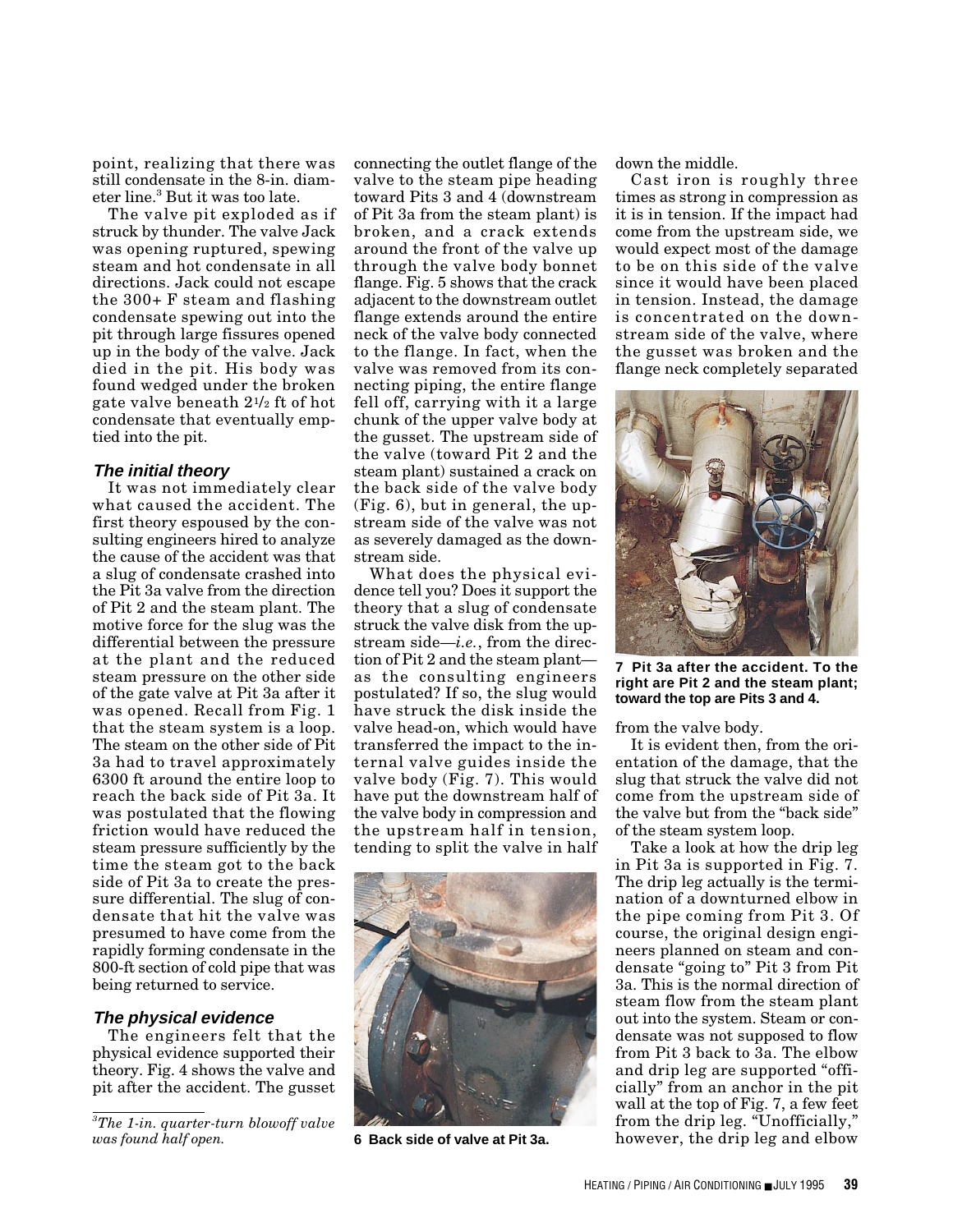# **Steam system accident**

are also supported by the castiron gate valve via its connection to the drip leg elbow. The unofficial valve support cantilevers out from the kitty-corner pit wall. There is no support under the drip leg termination to transfer its load to the concrete floor of the pit.

The stiffest connection closest to the load will carry the load imposed on the drip leg. The support containing the cast-iron valve has the shortest cantilevered distance and is very stiff. It is this "unofficial" support that carries most of the drip leg's load.

Now imagine if the slug of con-



**8 Inside of Pit 3a valve. Pencil points to valve disk guides.**



 **"ductile" valve as slug struck (view 9 Imaginary performance of Pit 3a from the direction of Pit 3).**



**10 Disassembled Pit 3a valve.**

densate that broke the valve came from the direction of Pit 3—*i.e.*, from the backside of the steam loop. It would have entered Pit 3a from the top, as shown in Fig. 8, rounded the full radius elbow, and then crashed into the dead end at the bottom of the drip leg, wrenching the drip leg and its elbow violently down.

Fig. 9 shows the torque the slug would have applied to the valve and how I imagine the valve would have deformed if the valve body were made of some imaginary ductile material. Cast iron, of course, is not ductile. It will not accept any appreciable strain. Deformation as shown in Fig. 9 would severely strain the gusset, tend to rip the flange out of the valve body, and if the gusset fractured, probably break off the entire flange. (It does not take much energy to propagate a crack in cast iron once it is started.) The right side of the valve body might sustain a crack as well, widening toward the top of the valve body (which was in tension) as the root of the cantilever (*i.e.*, the valve) tried to resist bending.

Judging by the damage to the valve, shown again in Fig. 10, this appears to be what happened. But if the slug came through the "back door," where did the motive force to accelerate it come from, and where did the slug of condensate come from?

### **Initial theory's motive force**

The initial theory presumed that the steam pressure was higher on the steam plant side of the Pit 3a valve than on the back side of the valve toward Pits 3 and 4. Let's examine this assertion.

For there to have been a significant pressure drop in the steam pipe as steam circumnavigated the campus to the back side of the Pit 3a valve, there would have had to have been significant steam flow in the pipe. But steam flow in the system was low. It was a warm day, the campus laundry had shut down for the day, and only one boiler was providing steam. Operators had placed the boiler controls on manual operation. Gas consumption charts indicate that the steam plant was only putting out about 5200 lb per hr or about 87 lb per min.

An 8-in. diameter steam line is routinely sized to carry 30,000 lb of steam per hr, so 5200 lb per hr would not create much pressure drop in the 8-in. main. Around the back side of the loop, however, the 8-in. main reduces to 6 in. and then 4 in. I estimate (roughly) that the pressure drop of steam flowing in 7000 equivalent ft of pipe around the back side of the loop to Pit 3a, before the valve in Pit 3a was opened, could have been in the neighborhood of 7 psi.

Is a 7 psi pressure differential enough to motivate a sufficient velocity of steam flow to pick up a slug of water, say from the puddle lying at Pit 2, and send it cannonballing toward the barely opened valve at Pit 3a? I don't think so.

To get moving, the steam had to flow under the partially opened gate valve in Pit 3a once it was opened. At 21/2 turns (of the 14 to open the valve fully), I estimate the valve disk would have raised about 1 in., exposing a crescent moon opening under the valve disk equal in area to about 10 sq in.

The steam flowing under this opening would have consumed *at least* one "velocity head"—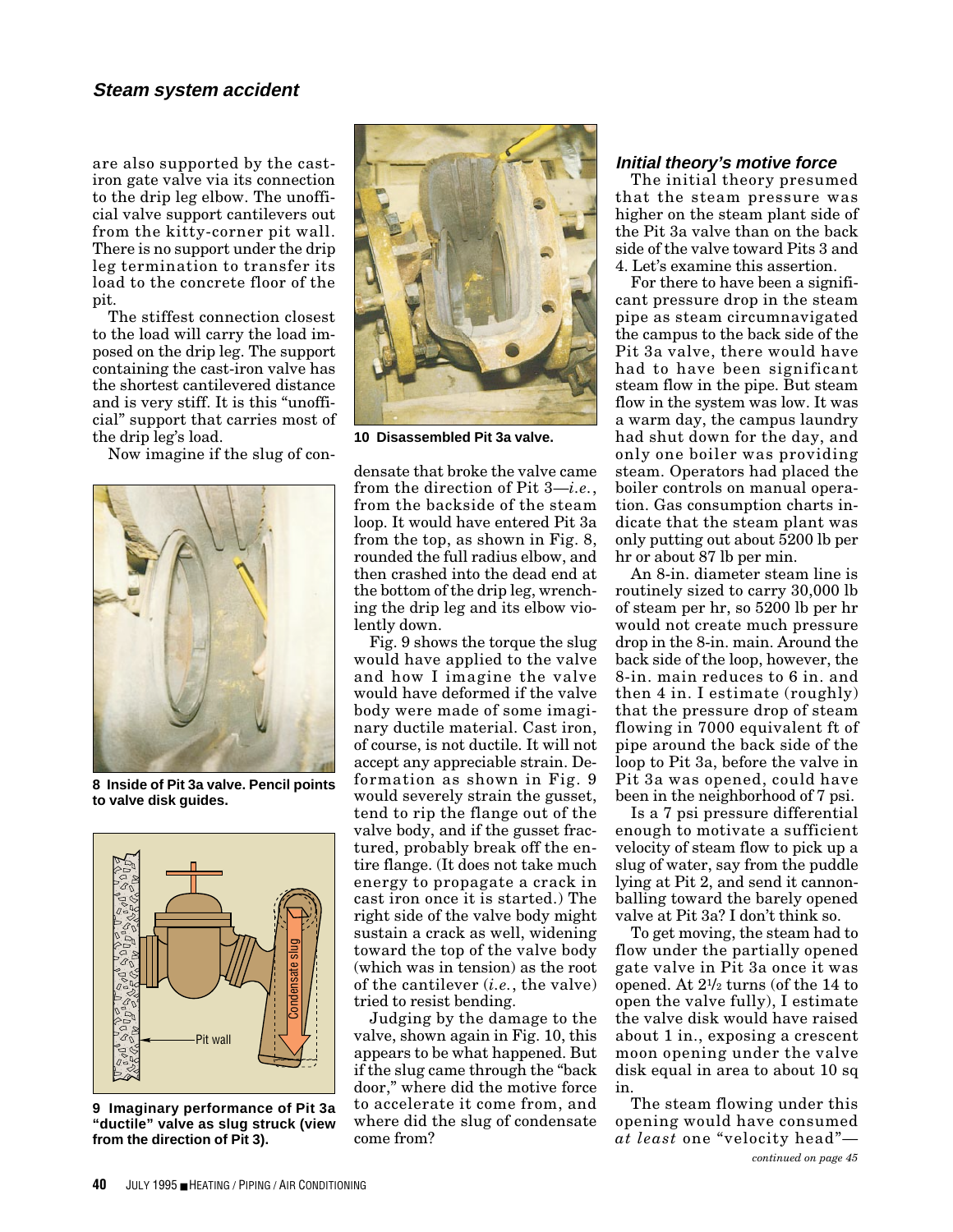*continued from page 40*

*V*2 /2*gc*—in pressure potential energy, which would have been converted to kinetic energy and not regained. If the entire 7 psi pressure differential was consumed in only overcoming one velocity head of static pressure drop, then steam velocity through the 10 sq in. valve opening would have been:

 $V = \sqrt{2}g_c \times 7 \text{ psi} \times 2.31 \text{ ft/psi}$ = 32 3 . ft/sec

Volumetric flow through the opening, then, would have been no more than:

 $Q = 32.3 \text{ ft/sec} \times 10 \text{ sq in.}/144$ 

= 2 3 . cu ft/sec

A volumetric flow rate of 2.3 cu ft per sec through the full crosssectional area of an 8-in. pipe equates to a velocity in the pipe of:

$$
V_{pipe} = \frac{2.3 \text{ cu ft/sec}}{0.3474 \text{ sq ft}} = 6.6 \text{ ft/sec}
$$

6.6 fps is about 5 mph. The velocity would be greater while passing over the puddle at Pit 2 but would subside again downstream of the puddle. I do not believe that a 5 mph steam velocity caused this accident.

But if not, where did the motive force for this accident come from? Let's look closely at what was going on inside the 800-ft section of cold pipe in the 3 to 4 min before the valve at Pit 3a was opened.

# **Revised accident theory**

I mentioned earlier that as steam entered the 800-ft section of cold pipe, it began to condense rapidly. This was a fast-moving transient heat transfer process.

Steam rushed into the 800-ft pipe section, compressing, mixing with, and warming the 247 cu ft of air that would have occupied the cold pipe section. The sudden expansion of the steam system caused steam pressure to drop in the entire system and steam to flash off from the surface of the active boiler. I estimate that steam pressure at the boiler plant

dropped from around 85 psig to about 79 psig (94 psia) immediately. Because the operator had apparently not opened the 1-in. vent valve at Pit 3a to vent air and condensate, the air in the 800-ft pipe section could not escape. The resulting steam-air mixture consisted of approximately 79 percent steam and 21 percent air by mole content. This further dropped the steam pressure in the "mix" to its partial pressure—*i.e.*, 79 percent of the total pressure. Thus, steam partial pressure =  $0.79 \times 94$  psia = 74.2 psia or 60 psig.

The drop in steam pressure from 85 to 60 psig caused the steam in the steam-air mixture to be slightly superheated. The superheat would tend to slow heat transfer until the superheat was given up and condensing heat transfer was initiated. Since the air in the pipe section had no means of escape, each new charge of steam that replaced that being condensed would initially be superheated.

Nevertheless, steam began rapidly condensing on the inside of the 8-in. steel pipe. The rate at which the condensing heat transfer proceeded was controlled by the connective heat transfer coefficient, *h*, for the steam-air mixture.

With no air in the system, I compute the initial value of *h* to have been about 500 Btuh per sq ft per deg F. At this rate, heat transfer would have proceeded at a lightning-quick pace, going to 99 percent completion within 1 min and thereby quickly stabilizing the system. Air in a steam system, however, drastically impedes heat transfer. As steam condenses out of the steam-air mixture at a heat exchange surface, the air is left behind. Very quickly, a layer of insulating air will blanket the heat exchange surface, slowing the rate of condensation to a fraction of its pure saturated steam value. For a mole fraction of air equal to 21 percent of the steam-air mixture, *h* is reduced to one-twelfth of its pure steam value.<sup>4</sup>

Fig. 11 shows the progression of heat transfer between the steamair mixture and the 800-ft pipe section in terms of the number of pounds of steam condensed to warm the pipe section. It shows that it took over 6 min for the heat transfer to go to completion—*i.e.*, for the pipe to reach steam temperature.

The timing here is important. Let's focus on what was happening in the first 3 min after Jack opened the 8-in. valve at Pit 1, admitting steam to the 800-ft pipe section.

In the first minute, 230 lb of steam would have been consumed in heating the pipe, according to the table in Fig. 11. That is more than the one on-line boiler could produce. Remember, its controls were set in "manual fire" position, and it was only outputting about 5200 lb per hr or 87 lb per min of steam. In fact, Column 3 in the table shows that *during each of the first 3 min*, the rate of steam consumption due to heat transfer in the pipe *exceeded* the rate at which steam was produced in the boiler. Thus, instead of pressure being higher in the 800-ft pipe section compared to the rest of the system, as was postulated in the initial theory, *it was lower*!

Did the lack of steam generation from the steam plant starve the heat transfer process in the 800-ft pipe section? No, although it might have slowed it down slightly in the first few minutes. Steam would have been supplied by other sources. First, the on-line boiler would have contributed roughly 48 lb of steam due to internal flashing of boiler water to steam as steam pressure fell (from 79 to about 52 psig). The remaining shortfall of steam would have backflowed into the 800-ft

4 *Henderson,* Heat Transfer During Vapor Condensation in the Presence of Noncondensible Gas*, 1967, doctoral dissertation, University of Maryland.*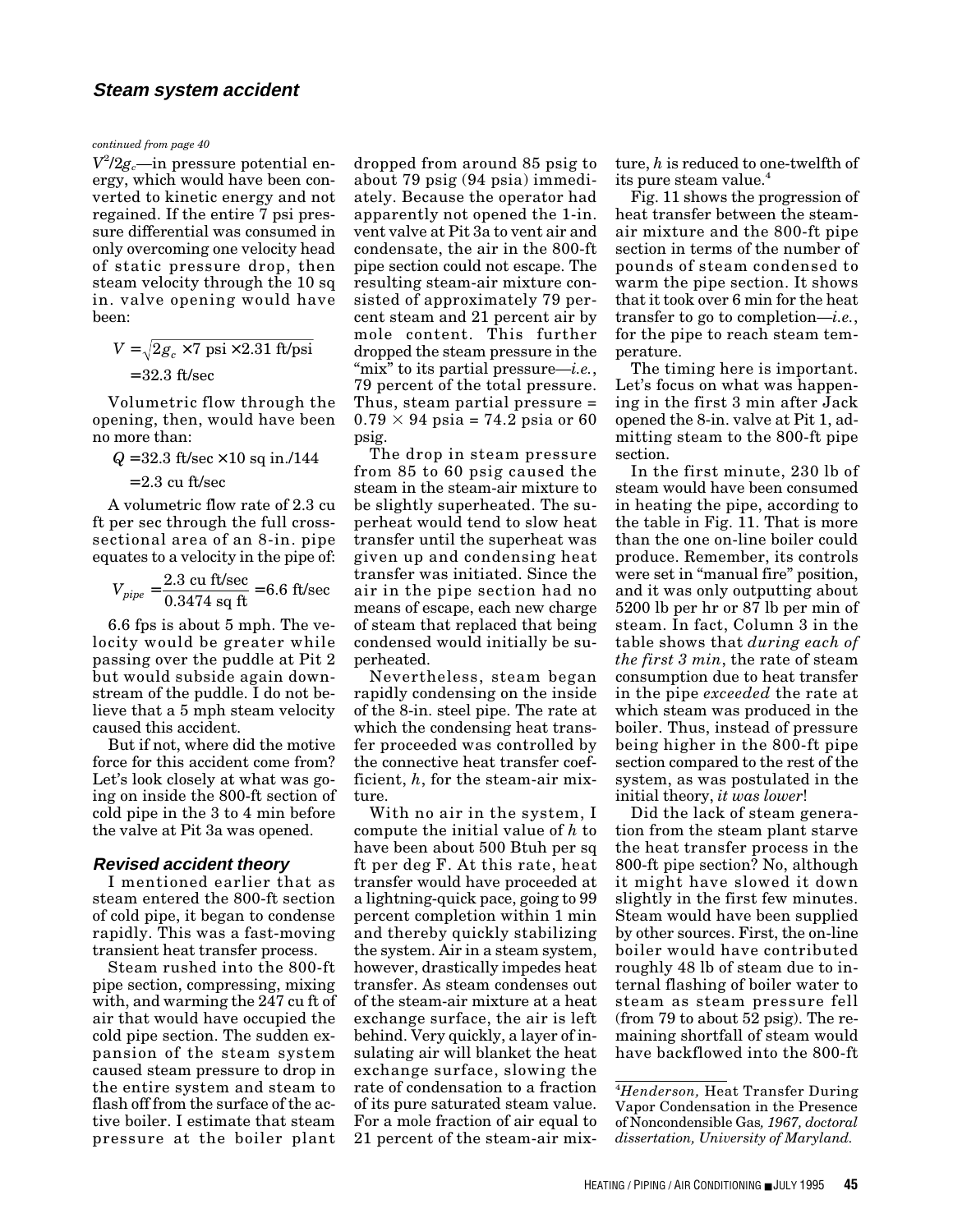pipe section from the rest of the 7300 ft of steam-filled pipe. The steam accounting ledger during the first 3 min sums like this: The cumulative pounds of steam consumed was 482 lb, per the table in Fig. 11. The boiler generated 261 lb of steam in 3 min plus another 41 lb due to flashing in the boiler. This left a shortfall of: 482 – 261 –  $48 = 172$  lb of steam to be made by the rest of the system. Removing 172 lb of steam from the entire steam system would have dropped its pressure to 54 psig.

The situation, then, at Pit 3a when Jack climbed down to open the 8-in. valve was most likely this: Relatively cold water was resting against the valve disk on the upstream side of the valve toward Pit 2, and steam was pushing to enter the low-pressure 800ft pipe section from the downstream side of the disk. The water mostly consisted of the residual condensate that had been swept over from Pit 2 with the initial violent inrush of steam. Its bulk temperature would still be cool since its relatively small exposed surface near the top of the pipe would have allowed little steam to contact the bulk of the water, especially that water resting against the valve disk where the water almost filled the pipe.

As the valve was opened, steam would have flowed underneath the valve disk into the cold condensate, forming an expanding steam bubble surrounded by cold water. Heat transfer between the 300+ F steam and the subcooled water would have been extremely high.

The bubble of steam would have almost instantaneously imploded as the steam transferred its heat to the cold water and collapsed to condensate occupying  $\frac{1}{350}$  of its former volume. Had the steam flow been restricted, the surrounding water would have slapped into the void, creating a loud and potentially destructive pressure pulse on the order of magnitude of 1000 psi. But with a ready steam supply from the 7200 ft "reservoir" of steam pipe in the looped system, the collapsing void would instead have drawn in more steam underneath the valve disk to refill the bubble and repeat the collapse. (In a race to fill the void, steam will beat water because of its lower inertia.) The frequency of bubble collapse and steam replenishment would have



**11 Progression of heat transfer to exposed 8-in. pipe.**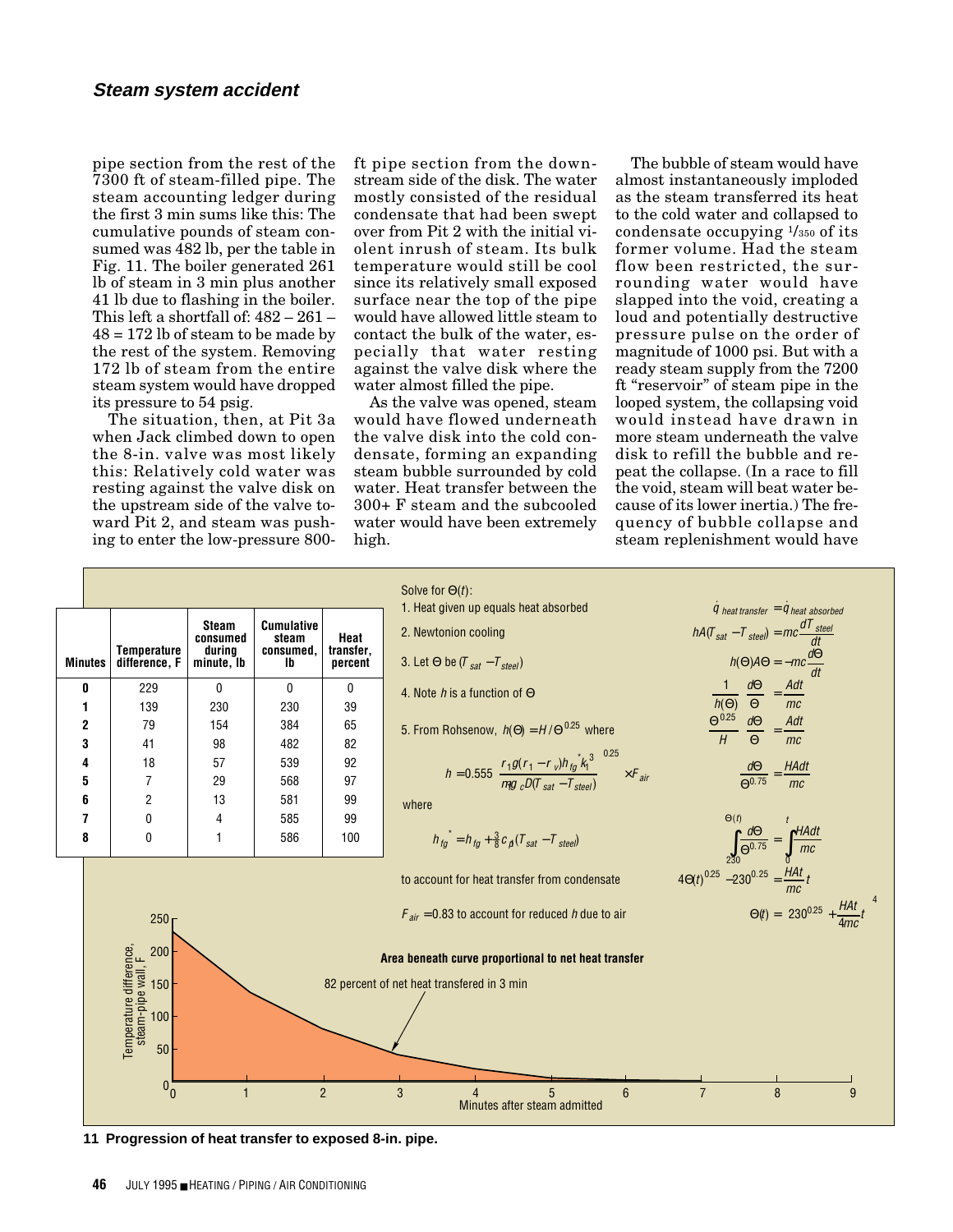been so rapid as to appear as a "condensate flame" blowing into the pool of water from underneath the valve disk. (This phenomenon is described in a number of experiments on rapid condensation carried out at Creare, Inc.<sup>5</sup>)

The rate of steam consumption would have been very high in the first few seconds after the valve at Pit 3a was opened. The condensation rate would have only been limited by the rate at which steam would flow underneath the valve disk. This limit was the sonic mass flow rate—*i.e.*, the rate at which steam flow underneath the valve disk became "choked."

An approximate formula for the choked mass flow of steam through the area, *A*, beneath the valve disk is:

$$
m^* = 35 \rho \sqrt{T} A
$$

where  $\rho$  and  $T$  are the inlet conditions.<sup>6</sup> Thus, at inlet steam conditions of 54 psig ( $\rho = 1/6.38$  lb per cu ft,  $T = 327$  F with 24 F superheat):

$$
m^* = 35 \times 1/6.38 \text{ lbm/cu ft} \times
$$

$$
\sqrt{327 + 460} \text{F} \times \frac{10 \text{ in.}^2}{144 \text{ in.}^2/\text{ft}^2}
$$

$$
= 10.7 \text{ lbm/sec}
$$

$$
= 641 \text{ lb/min}
$$

= 38,475 lb/hr

This is a large steam flow. In the full cross-section of an 8-in. pipe, this steam flow would move through the pipe with a velocity of 134 mph.

If we imagine steam was being emptied from the 8-in. steam main extending back toward Pits 3 and 4, roughly 200 ft of steam pipe would have been evacuated per second due to the steam consumption of 10.7 lbm per sec in



the condensate flame at Pit 3a. I believe this rapid steam movement was the motive force that picked up a slug of condensate that struck the drip leg at Valve Pit 3a.

But where did the slug of condensate come from? We don't know for sure, but I suspect that the slug of condensate was sitting in the system between Pits 3 and 4. 125 cu ft of water filled Pit 3a to a depth of 21/2 ft after the valve ruptured. Only 50 cu ft of this amount can be accounted for as coming from the residual condensate that had been resident upstream of Pit 3a prior to the accident plus condensing steam that flowed into the cold pipe section before Pit 3a was isolated. Therefore, the other 75 cu ft of water that filled the pit plus 10 percent to account for flash steam lost to the atmosphere must have come from the pipe section downstream of Pit 3a toward Pits 3 and 4. 150 cu ft of condensate could have accumulated there if the trap failed closed (the F&T trap at Pit 4 was replaced and discarded after the accident; hence, we were never able to examine it).

Additional damage found at Pit 3 after the initial accident supports the theory that the slug came from this direction. At Pit 3, a crack was found in the flange neck of the cast-iron gate valve, and the valve's connecting gasket was blown out. But if the slug that slammed into Pit 3a traversed Pit 3, why didn't it fracture the castiron valve at Pit 3 as well, instead of just cracking it? This would have saved Jack's life.

Examine the schematic diagram of the Pit 3 layout in Fig. 12, taken from the design engineer's drawings. The layout is very different from that of Pit 3a. There is no dead-ended drip leg, as is the case at Pit 3a. The most abrupt change of direction in the highpressure steam (HPS) main is two long radius 45-deg elbows. The inertial force imposed on the valve when the condensate slug hit this change in direction would be much less than that exerted at Pit 3a. Nonetheless, the reaction force was apparently enough to crack the valve but not rupture it. The location of the crack, as shown in the figure, is consistent with the location of maximum tensile bending stress placed on the valve body by a slug traveling from the direction of Pit 4 through Pit 3 and heading to Pit 3a.

#### **Shock to valve at Pit 3a**

The question remaining is: Could the force of the shock caused by the slug of condensate described above have fractured the valve at Pit 3a? Water hammer theory predicts the overpressure due to the collision of a fluid to be *ρ* times *c* times *V*. In this case:

 $\bullet$  p is the density of the conden*continued on page 50*

<sup>5</sup> *Block, James A., "Condensation Driven Fluid Motions,"* Int. J. Multiphase Flow*, Vol. 6, 1980, pp. 113-129.*

<sup>6</sup> *Lindeburg,* Mechanical Engineering Review Manual*, 6th edition, Equation 26.69.*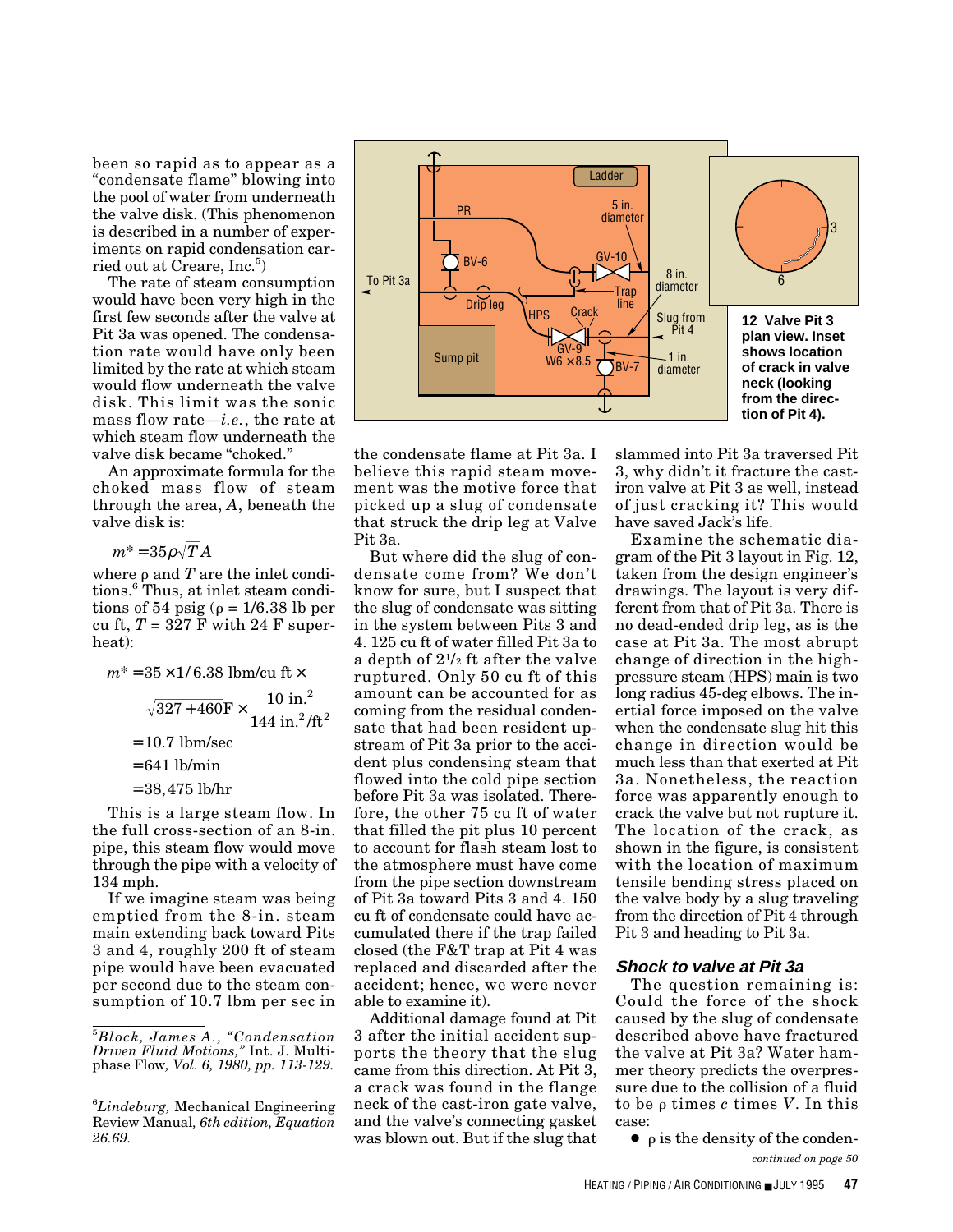# **Steam system accident**

*continued from page 47*





**13 Pit 3a drip leg. 14 Moment of inertia at flange neck.**

sate in the slug. ● *c* is the speed of sound in 300 F water—3825 ft/sec.

● *V* is the velocity at which the slug was traveling when it struck the end of the drip leg. The maximum theoretical velocity the slug *could* attain is:

$$
V = \sqrt{\Delta P / \rho}
$$

∆*P* is the pressure differential accelerating the slug of condensate.

If we assume that the steam pressure on the back side of the valve had a value intermediate between the pressure when the valve opened and the eventual reduced pressure and also assume that the steam downstream of the slug had essentially been evacuated by the rapid condensation flame taking place beneath the valve, the ∆*P* across the slug conceivably approached 71 psia.

Thus, the theoretical velocity of the condensate slug from the formula and assumptions above could have been as high as 52 mph. This is a rough "higher bound" on the velocity of the slug since it assumes the pressure differential across the valve equaled the full steam pressure, and it does not account for any resisAnother way to estimate the

tance to flow.

velocity of the slug is to assume that it attained a velocity at which the flowing friction along its path equaled the pressure differential pushing it. If the slug was picked up near Pit 4, the average flowing distance is about 375 ft to Pit 3a. There are 12 elbows between Pits 4 and 3a where flow energy would be given up. If the velocity of the slug increased until the flowing pressure resistance, including the dynamic losses at elbow and fittings, equaled the ∆*P* motivating the slug, the velocity of the slug would have been 30.3 ft per sec or 20.7 mph.<sup>7</sup> We consider this figure to be a "lower bound" on the slug's velocity. The overpressurization that would result from the slug of condensate traveling at the lower bound velocity and slamming into the dead end at Pit 3a would be:

$$
\frac{(57.2 \text{ lb/ft}^3)(3825 \text{ fps})(30.3 \text{ fps})}{(144 \text{ in.}^2/\text{ft}^2)g_c}
$$

= 1430 psi

At 52 mph (the higher bound on slug velocity), the overpressure would be 21/2 times as much. How much damage could 1430 psi, the *lower bound* of overpressurization, do?

#### **Stress on the valve**

The valve in Pit 3a was a Class 150 cast-iron valve built to ASTM A 126 Class B specifications. This means that the ultimate tensile strength (UTS) of the cast iron from which the valve body was poured was tested to a strength of at least 31,000 psi (since strength tests are conducted on separately poured test bars in accordance with ASTM A 126, actual valve body strength can, and is expected to, vary from 31,000 psi).

Sample coupons cut from the valve body after the accident were tested in a materials lab for UTS. The coupons pulled apart at UTSs from 16,000 to 22,000 psi.

Fig. 8 showed that the castiron valve was the closest and most rigid support for the drip leg that absorbed the force of the water hammer. The water hammer force hitting the bottom of the drip leg would have created a moment at the valve to resist the

 ${}^{7}$ Psi loss = 65 psi =  $\rho$ /*f*(*L*/*D* + fittings) = 375 ft/0.66 ft + 1.975. Solve for *V* where *f* is a function of *V*.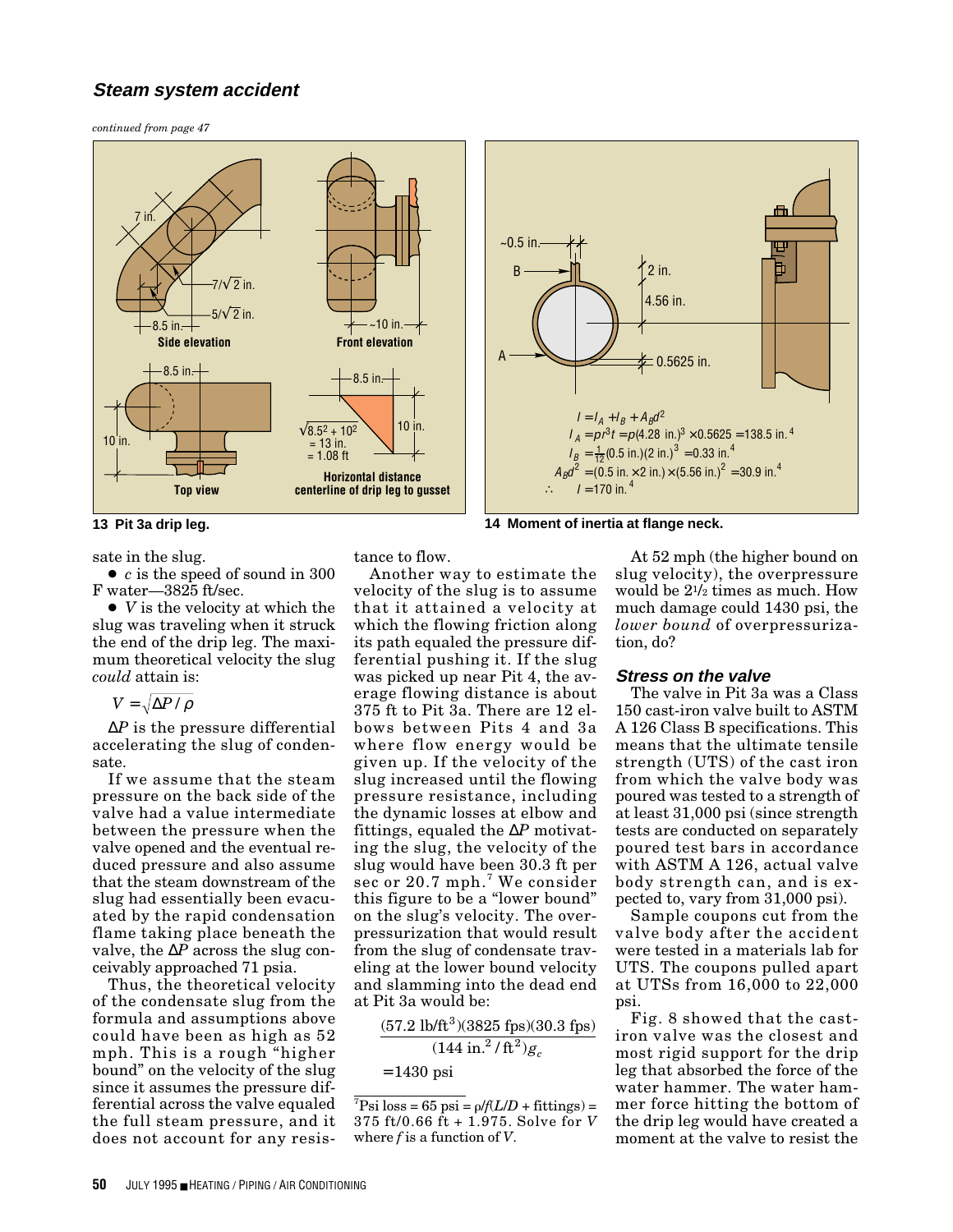movement of the drip leg in response to the shock. The moment would equal the moment arm, *r*, times the impact force. From Fig. 13, *r* = 13 in. or 1.08 ft. *F* equals the overpressurization calculated above times the cross-sectional area of the drip leg. Thus, for the lower bound estimate of overpressurization,  $F = 1430$  psi  $\times$  50.03 sq in. = 71,543 lb. The moment, *M*, equals 1.08 ft  $\times$ 71,543 lb, or 77,000 ft-lb (lower bound estimate).

The valve acted as a cantilevered beam in supporting the drip leg. Bending stress, *s*, for a cantilevered beam is:  $s = My/I$ , where *M* is the moment just calculated, *y* is the distance from the neutral axis, and *I* is the moment of inertia of the beam.

If, as a first cut estimate, we model the valve at the flange neck where it fractured as an annular section of 8-in. pipe with a 2-in. gusset on top, $s$  as shown in Fig. 14, the moment of inertia is  $170$  in.<sup>4</sup>, y is 6.5 in. from the neutral axis to the point where the gusset broke, and thus, bending stress is:

#### $s = \frac{(77,000)}{1}$  $\cong$   $35,000\,\,\mathrm{psi}$ 170 ft - lb)(12 in./lb)(6.5 in.) in. 4

The valve was also placed in torsion by the impact of the slug of water, as shown in Fig. 13. The torsional stress tending to twist the neck of the valve flange off combined with the bending stress increased the overall stress felt by the gusset and valve neck at the point of fracture.

In an analogous calculation to that of the bending stress, I estimate the torsional stress on the valve at the point of fracture to equal roughly 10,000 psi. Thus, the maximum stress due to combined effects of bending and torsion at the point where the gusset fractured, combined by means of Mohr's circle equations, would be over 37,000 psi.

The combined stress of 37,000 psi is greater than the UTS of the material from which the valve was cast and much higher than the tensile strengths exhibited by the samples cut from the valve body. While the computation of this number is only a first cut based on some rough assumptions, it does demonstrate that the torque exerted by the lower bound estimate of overpressurization generated by a slug of water hitting the drip leg could have, and likely would have, broken the valve at its gusset and flange neck.

# **Summarizing . . .**

By opening the gate valve at Pit 1 wide open, the operator allowed steam to rush into the 800 ft cold piping section and begin condensing at a rate greater than steam could be supplied by the steam plant's single operating boiler, which was set to manual low fire. This put the cold piping section between Pits 1 and 3a at a negative pressure with respect to the rest of the system. Because the system was a loop, steam wanted to flow into the cold piping section from the direction of both the steam plant and the back side of the steam system loop.

A more-or-less permanent puddle of 1900 lb of cold residual condensate resided upstream of Pit 2 due to an unintentionally disconnected trap. Much of this water was swept down to Pit 3a by the initial inrush of 85 psig steam when the valve at Pit 1 was opened. This water, as well as that being formed by condensation, was not purged from the system by the operator using the 1-in. blowoff line provided for

that purpose directly upstream of the gate valve at Pit 3a, nor did the operator allow the cold piping to warm to equilibrium temperature with the rest of the system and thereby stabilize. Instead, he immediately traveled to Pit 3a, climbed down the pit, and attempted to open the 8-in. gate valve.

Cold water sat on one side of the valve disk, steam on the other side. When the valve's disk was raised off its seat, 300+ F steam was sucked underneath the valve disk into the cold piping section and was enveloped by cold water. Extremely rapid heat transfer between the steam and cold water instantaneously collapsed the steam, creating a void that voraciously demanded more steam to fill it. The rapid condensation took the form of a "condensate flame." The only factor limiting the rate of condensation and steam consumption was the flow rate at which steam could feed the flame. The flow rate was limited by the sonic choked flow of the steam beneath the valve disk. The magnitude of the choked flow was sufficient to evacuate 200 ft of the steam main per second and generate a steam flow velocity in the 8-in. main of 134 mph.

About 400 ft downstream of Pit 3a, between Pits 3 and 4, a 75 cu ft slug of condensate was drawn to Pit 3a by the sudden evacuation of steam. The slug crashed through Pit 3, where it cracked the pit's cast-iron gate valve and blew out its gasket. The slug continued on to Pit 3a, where it slammed into the pit's deadended drip leg with a force of over 70,000 lb. The drip leg's closest and stiffest support was the 8-in. cast-iron valve that was cantilevered off the pit wall. The bending moment and torsion caused by the impact force combined to stress the valve at its flange neck and gusset beyond the ultimate tensile strength of the material from which the

<sup>8</sup> *This is the point at which the gusset fractured. Since bending tension is maximum farthest from the neutral axis, our first cut assumption is that only the neck of the valve and 2 in. of the gusset participated in resisting bending at the cross-section of the valve that first gave way.*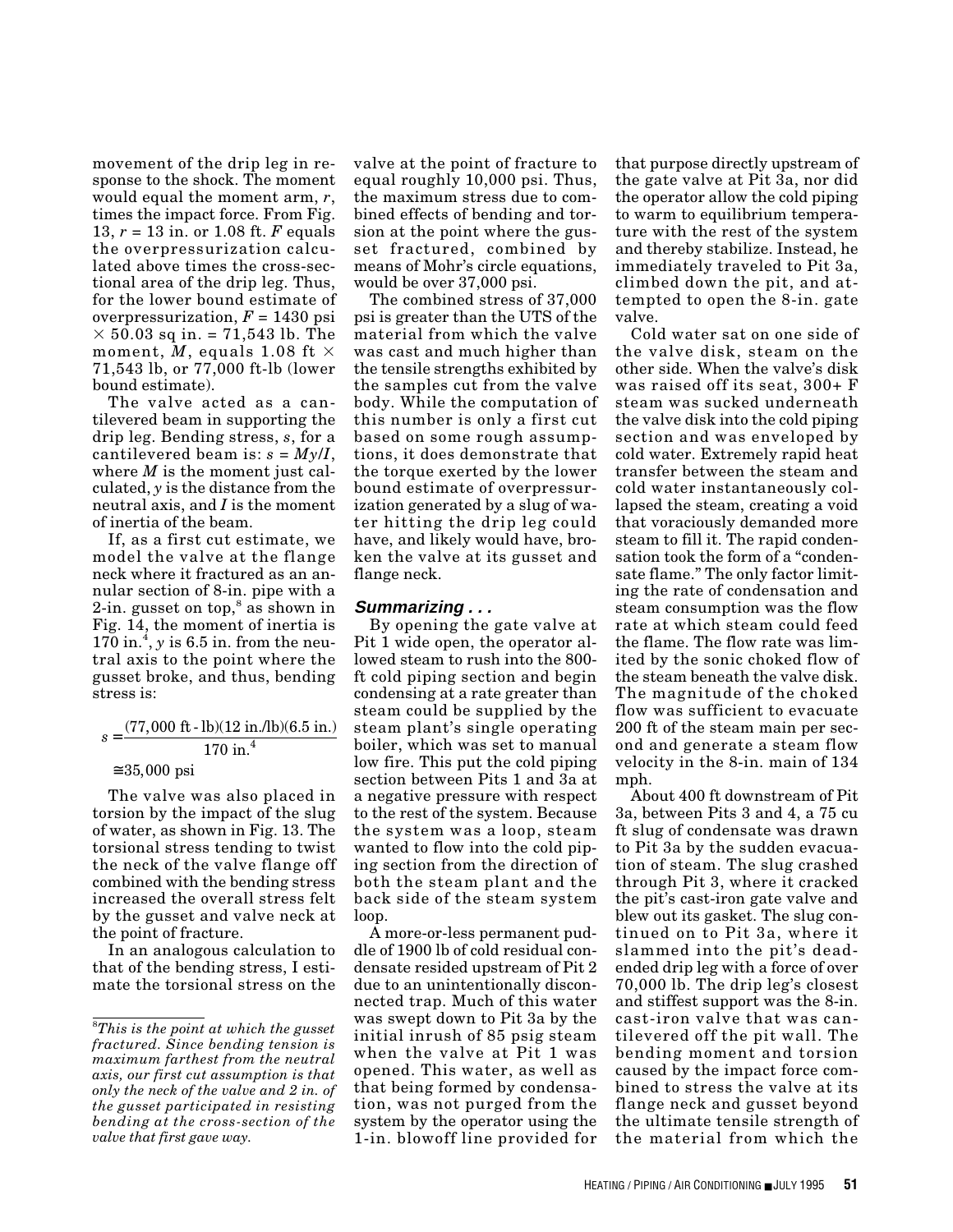valve was cast. The valve fractured, spewing hot condensate, flashing steam, and live steam into the pit.

### **Was accident preventable?**

This accident would not have happened if:

● The operator had allowed the 800-ft pipe section to warm to steam temperature before attempting to open the gate valve at Pit 3a.

● The operator had blown off the residual condensate resting upstream of the valve at Pit 3a before attempting to open the valve.

● The trap at Pit 2 had been operational, thereby preventing formation of the large puddle of cold condensate that resided upstream of Pit 2.

● The drip leg at Pit 3a had not been inadvertently cantilevered off the cast-iron gate valve (all this required was a 3-in. pipe support beneath the drip leg to the floor of the pit).

● The gate valve had been steel rather than cast iron.

● The steam system had not been a loop.

● The boiler at the steam plant had not been on manual low fire.

● The valve at Pit 3 had broken, relieving the pressure before the slug reached Pit 3a.

# **Could it happen again?**

Yes. A very similar accident with almost identical causes occurred two years earlier in the Con Edison system that serves New York City. Below the street in a manhole in the Gramercy Park region of the city, two Con Ed employees were killed when they opened a 24-in. gate valve, allowing 150 psig steam on one side of the valve to backflow into cold condensate resting on the other side of the valve. Just as in our accident, the workers were reactivating a cold portion of a looped steam network and did not drain the cold condensate directly upstream of the gate valve

before attempting to open it. The resulting explosion severely cracked the cast-iron disk of the gate valve and blew out an expansion joint, killing the workers in the pit as well as a resident of a nearby apartment building and injuring 24 others. An *implosive* collapse due to extremely rapid condensation of the inflowing steam was blamed for the overpressurization that blew out the expansion joint and cracked the valve.<sup>9</sup>

So what was learned as a result of the 1989 Gramercy Park accident, and what was learned about this accident, which occurred in 1991? Not much, I'm afraid, by those who are in the line of fire.

Steam system operators, in general, are not aware of this type of water hammer event or the magnitude of destructive power that can be released by it. Neither are engineers. Most of the scientific and engineering references I found were directed at the nuclear power industry. The operator of our story was almost certainly unaware of the previous accident at Gramercy Park, as were most people outside the Con Ed system.<sup>10</sup> There was no "Notice to Steam System Operators" as there would be to airmen after a serious aircraft accident. The operator of our story was probably lulled into complacency on that summer day after lunch by the laziness of the steam flow in the mains, the knowledge that the boiler was fixed at low fire, and the absence of any eventful episode in the three years he had worked there. Only a few academicians and some very gun-shy Con Ed employees could have predicted what might have happened when he opened the valve at Pit 3a.

So can't training get the word out on accidents of this nature? As of this writing, there is no certification or continuing education required of steam system operators in Georgia, where this accident occurred. That is the case in all but eight states, according to the National Institute for the Uniform Licensing of Power Engineers. The State of Georgia, which owns the hospital where this accident took place, did administer a nine-question test on steam plant operation to the operator subsequent to his employment, and there were records of training. But the test, while perhaps adequate to determine employability, was not sufficient to indicate that the operator was fully trained, and the ongoing training was in-house and sometimes conducted by the operator himself. Still, I imagine this is a better program than most institutions can probably demonstrate.

More ominous is the fact that this accident was never thoroughly investigated by the State. Once excused from the lawsuit that was brought by the widow of the operator, the State's interest in finding out what caused the accident noticeably waned. (The excusal was not based on a lack of culpability but on worker compensation laws that shield the State from liability.) Effectively, the State left it up to the lawyers and courts to sort out what happened.

The lawyers' objective, of course, was not to get at the ultimate cause of the accident especially if aspects of the cause were unflattering to their clients' interests. They wanted to win an attractive settlement for their clients. Their focus was on simple arguments that would appeal to the emotions of the jury rather than on the salient facts of what caused the acci-

*<sup>9</sup> Con Edison, Report of Gramercy Park Steam Explosion: August 19, 1989, December 1989.*

<sup>10</sup>*Training in rapid condensation type water hammer was recommended for Con Ed personnel as a result of the accident.*